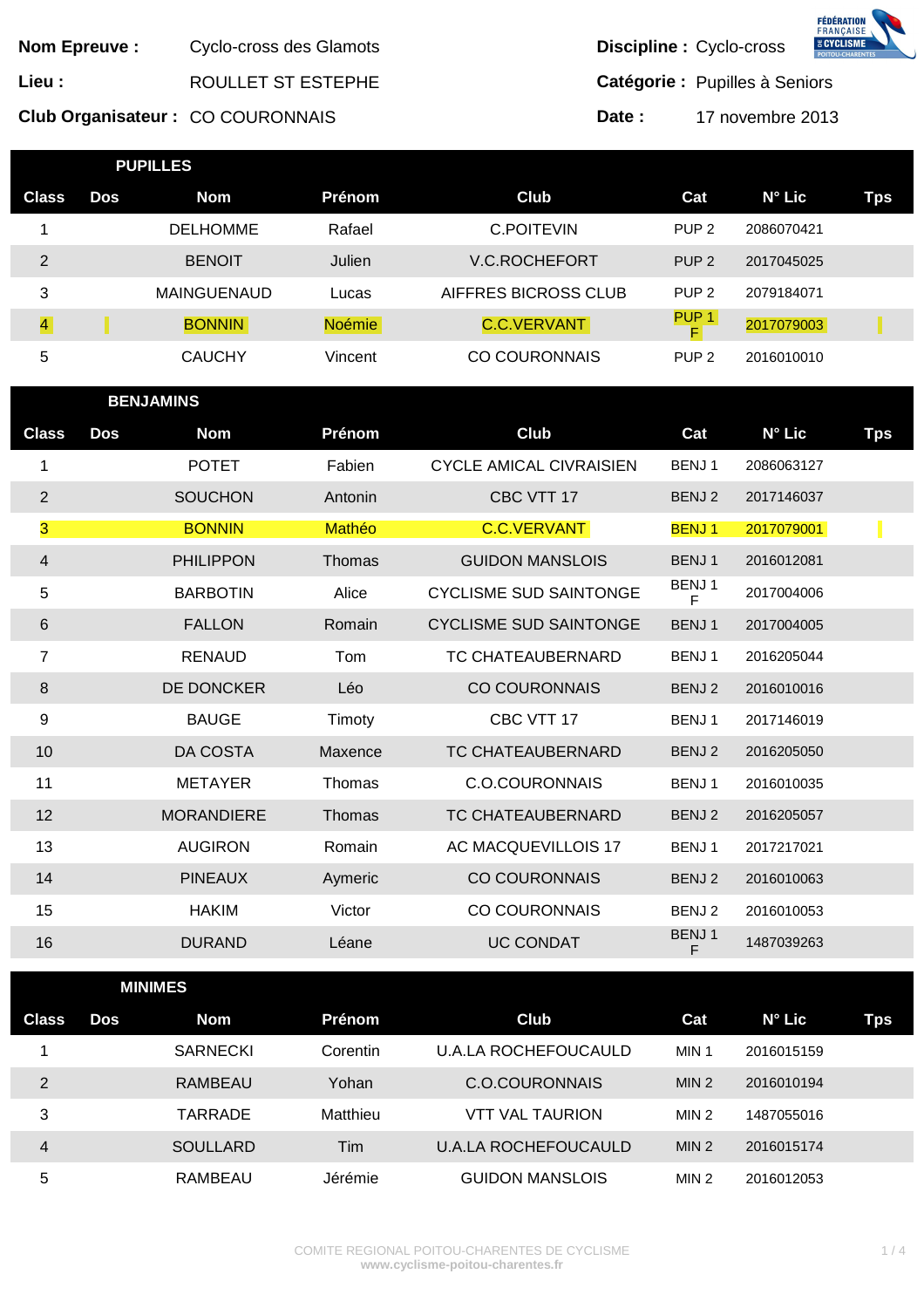| 6              | <b>NORMAN</b>      | Cameron       | <b>GUIDON MANSLOIS</b>    | MIN <sub>2</sub> | 2016012002 |
|----------------|--------------------|---------------|---------------------------|------------------|------------|
| $\overline{7}$ | <b>ROY</b>         | Florian       | CBC VTT 17                | MIN <sub>1</sub> | 2017146031 |
| 8              | <b>MAINGUENAUD</b> | Tom           | <b>P.ST FLORENT NIORT</b> | MIN <sub>2</sub> | 2079059003 |
| 9              | <b>PELISSON</b>    | Lucas         | CYCLISME SUD SAINTONGE    | MIN <sub>1</sub> | 2017004011 |
| 10             | <b>GUILBERT</b>    | <b>Mattew</b> | C.O.COURONNAIS            | MIN <sub>1</sub> | 2016010056 |
| 11             | <b>ZOCCARATO</b>   | Matteo        | GUIDON MANSLOIS           | MIN <sub>1</sub> | 2016012061 |
| 12             | <b>MARCADIER</b>   | Tanguy        | C.O.COURONNAIS            | MIN <sub>2</sub> | 2016010009 |
| 13             | <b>DELAGE</b>      | Ugo           | GUIDON MANSLOIS           | MIN <sub>1</sub> | 2016012064 |
| 14             | <b>LEROY</b>       | <b>Nathan</b> | <b>CO COURONNAIS</b>      | MIN <sub>2</sub> | 2016010227 |
| 15             | <b>COIFFARD</b>    | Quentin       | TC CHATEAUBERNARD         | MIN <sub>1</sub> | 2016205001 |
| 16             | <b>GUIRAUD</b>     | <b>Alexis</b> | TC CHATEAUBERNARD         | MIN <sub>1</sub> | 2016205067 |
| 17             | JOBIT              | Redlee        | TC CHATEAUBERNARD         | MIN 1 F          | 2016205073 |

| <b>CADETS</b>           |                          |                 |                                |                  |            |            |
|-------------------------|--------------------------|-----------------|--------------------------------|------------------|------------|------------|
| <b>Class</b>            | <b>Dos</b><br><b>Nom</b> | Prénom          | <b>Club</b>                    | Cat              | N° Lic     | <b>Tps</b> |
| $\mathbf{1}$            | <b>FERRON</b>            | Valentin        | <b>U.V.POITIERS</b>            | CAD <sub>2</sub> | 2086071179 | 28'56      |
| $\overline{2}$          | <b>AUBARD</b>            | Thomas          | <b>CREUSE OXYGENE</b>          | CAD <sub>2</sub> | 1423029071 | 29'01      |
| 3                       | <b>DUPUIS</b>            | Kévin           | <b>CREUSE OXYGENE</b>          | CAD <sub>2</sub> | 1423029086 | 29'45      |
| $\overline{\mathbf{4}}$ | OP DEN AKKER             | <b>DAAN</b>     | <b>U.C.DORACHONNE NORD 87</b>  | CAD <sub>2</sub> | 1487048063 | 29'53      |
| 5                       | <b>GABRIEL</b>           | Antoine         | U.V.LIMOUSINE                  | CAD <sub>1</sub> | 1487006040 | 30'04      |
| 6                       | <b>COITEUX</b>           | Valentin        | <b>U.V.POITIERS</b>            | CAD <sub>2</sub> | 2086071056 |            |
| $\overline{7}$          | <b>DETOSSE</b>           | Vincent         | U.V.LIMOUSINE                  | CAD <sub>1</sub> | 1487006039 |            |
| $\,8\,$                 | <b>VIGNE</b>             | Hugo            | <b>CREUSE OXYGENE</b>          | CAD <sub>1</sub> | 1423029094 |            |
| 9                       | LE HENAFF                | Romain          | <b>C.O.COURONNAIS</b>          | CAD <sub>2</sub> | 2016010015 |            |
| 10                      | <b>BELLICAUD</b>         | Jeremy          | V.C.MONTENDRE                  | CAD <sub>2</sub> | 2017078025 |            |
| 11                      | <b>VIGIER</b>            | Quentin         | <b>CYCLE AMICAL CIVRAISIEN</b> | CAD <sub>2</sub> | 2086063017 |            |
| 12                      | LAVALLADE                | Théo            | TC CHATEAUBERNARD              | CAD <sub>1</sub> | 2016205016 |            |
| 13                      | <b>ZENDRINI</b>          | Quentin         | <b>U.A.LA ROCHEFOUCAULD</b>    | CAD <sub>1</sub> | 2016015105 |            |
| 14                      | <b>BOIREAU</b>           | Paul            | <b>CYCLISME SUD SAINTONGE</b>  | CAD <sub>1</sub> | 2017004013 |            |
| 15                      | <b>BASTIER</b>           | Lorry           | <b>CYCLE AMICAL CIVRAISIEN</b> | CAD <sub>1</sub> | 2086063139 |            |
| 16                      | <b>TRICHOT</b>           | <b>Baptiste</b> | <b>U.V.POITIERS</b>            | CAD <sub>2</sub> | 2086071114 |            |
| 17                      | <b>MOREAU</b>            | Arthur          | <b>U.A.LA ROCHEFOUCAULD</b>    | CAD <sub>1</sub> | 2016015191 |            |
| 18                      | <b>RAYNAUD</b>           | Loïc            | <b>C.O.COURONNAIS</b>          | CAD <sub>2</sub> | 2016010026 |            |
| 19                      | <b>BIOJOUT</b>           | Tiphaine        | AC MACQUEVILLOIS 17            | CAD <sub>1</sub> | 2017217013 |            |
| 20                      | LE BORGNE                | Lauréline       | <b>GUIDON MANSLOIS</b>         | CAD <sub>2</sub> | 2016012044 |            |
| 21                      | <b>BATELIER</b>          | Romain          | TC CHATEAUBERNARD              | CAD <sub>1</sub> | 2016205008 |            |
| 22                      | <b>COIFFARD</b>          | Valentin        | TC CHATEAUBERNARD              | CAD <sub>2</sub> | 2016205048 |            |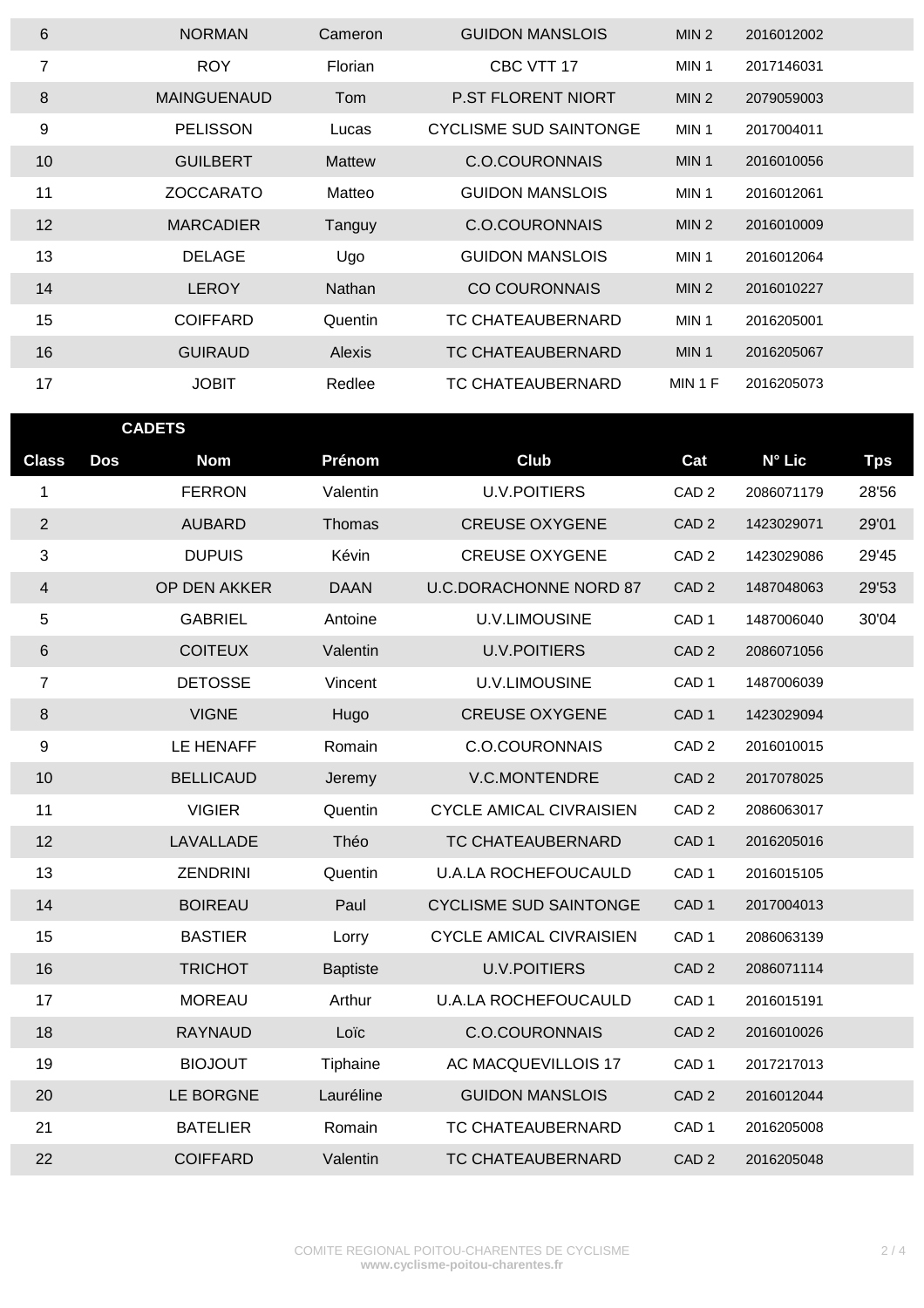| <b>JUNIORS</b> |            |                 |           |                               |                  |                 |            |
|----------------|------------|-----------------|-----------|-------------------------------|------------------|-----------------|------------|
| <b>Class</b>   | <b>Dos</b> | <b>Nom</b>      | Prénom    | Club                          | Cat              | N° Lic          | <b>Tps</b> |
| 1              |            | QUEYRET         | Maxime    | ANGOULEME VELO CLUB           | JUN <sub>2</sub> | 2016186021      |            |
| $\overline{2}$ |            | <b>DULAU</b>    | Maxime    | <b>U.V.LIMOUSINE</b>          | JUN <sub>2</sub> | 1487006038      |            |
| 3              |            | <b>VEMPAIRE</b> | Mathieu   | <b>U.V.LIMOUSINE</b>          | JUN <sub>2</sub> | 1487006228      |            |
| 4              |            | <b>AUGIRON</b>  | Kevin     | ANGOULEME VELO CLUB           | JUN <sub>2</sub> | 2016186023      |            |
| 5              |            | <b>AIRAUD</b>   | Cameron   | <b>V.C.CHARENTE OCEAN</b>     | JUN <sub>2</sub> | 2017030488      |            |
| 6              |            | <b>BARRET</b>   | Jeremy    | ANGOULEME VELO CLUB           | JUN <sub>1</sub> | 2016186090      |            |
| 7              |            | <b>LEAUD</b>    | Sandra    | <b>C.POITEVIN</b>             | <b>SENF</b>      | 2086070230      |            |
| 8              |            | <b>BRAVARD</b>  | Mélanie   | <b>V.NAINTRE</b>              | <b>SENF</b>      | 2086068186      |            |
| 9              |            | <b>VALIANI</b>  | Hélène    | CC PERIGUEUX DORDOGNE         | <b>SENF</b>      | 224258161       |            |
| 10             |            | <b>ALBERT</b>   | Julie     | <b>C.POITEVIN</b>             | <b>SENF</b>      | 2086070048      |            |
| 11             |            | <b>RICHARD</b>  | Corentin  | <b>V.C.SAINTAIS</b>           | JUN <sub>2</sub> | 2017050002      |            |
| 12             |            | <b>CHAUVET</b>  | Anaïs     | AC MACQUEVILLOIS 17           | JUN 1 F          | 2017217014      |            |
| 13             |            | <b>BARBOTIN</b> | Maryvonne | <b>CYCLISME SUD SAINTONGE</b> | <b>SENF</b>      | 2017004008      |            |
|                |            | <b>SENIORS</b>  |           |                               |                  |                 |            |
| <b>Class</b>   | <b>Dos</b> | <b>Nom</b>      | Prénom    | Club                          | Cat              | $N^{\circ}$ Lic | <b>Tps</b> |

| <b>Class</b>   | Dos | Nom               | Prénom         | Club                              | Cat        | $N^{\circ}$ Lic | Tps   |
|----------------|-----|-------------------|----------------|-----------------------------------|------------|-----------------|-------|
| 1              |     | HERBRETEAU        | Loïc           | <b>CC MARMANDAIS</b>              | <b>SEN</b> | 247207100       | 54'31 |
| $\overline{2}$ |     | <b>SURVILLE</b>   | Julien         | <b>CERCLE CYCL, MAINSAT EVAUX</b> | <b>SEN</b> | 1423031084      | 55'01 |
| 3              |     | <b>URRUTY</b>     | Maxime         | <b>CREUSE OXYGENE</b>             | <b>SEN</b> | 1423029012      | 55'30 |
| 4              |     | HERBRETEAU        | Emmanuel       | <b>AC JAR</b>                     | <b>SEN</b> | 2016011024      |       |
| 5              |     | <b>BEAUPIED</b>   | Thierry        | CC PERIGUEUX DORDOGNE             | <b>SEN</b> | 224258228       |       |
| 6              |     | <b>POTET</b>      | Jean Yves      | <b>CYCLE AMICAL CIVRAISIEN</b>    | <b>SEN</b> | 2086063011      |       |
| 7              |     | <b>JAMMET</b>     | Romain         | <b>U.V.LIMOUSINE</b>              | <b>SEN</b> | 1487006174      |       |
| 8              |     | <b>EPRINCHARD</b> | Remi           | <b>CC NANTEUILLAIS</b>            | <b>SEN</b> | 2079201011      |       |
| 9              |     | <b>ROMAN</b>      | <b>Martial</b> | <b>G BORDEAUX CYCL</b>            | <b>SEN</b> |                 |       |
| 10             |     | <b>ETOURNEAU</b>  | Michael        | <b>U.A.LA ROCHEFOUCAULD</b>       | <b>SEN</b> | 2016015040      |       |
| 11             |     | <b>EPRINCHARD</b> | Pierre         | <b>CC NANTEUILLAIS</b>            | <b>SEN</b> | 2079201012      |       |
| 12             |     | <b>CRON</b>       | David          | <b>U.V.ANGERIENNE</b>             | <b>SEN</b> | 2017053145      |       |
| 13             |     | <b>NADON</b>      | Ludovic        | A PO GE CYCLISTE                  | <b>SEN</b> | 2017140116      |       |
| 14             |     | <b>TROCHON</b>    | Christophe     | <b>C.POITEVIN</b>                 | <b>SEN</b> | 2086070024      |       |
| 15             |     | <b>GAUTHIER</b>   | Pierrick       | AL GOND PONTOUVRE                 | <b>SEN</b> | 2016164027      |       |
| 16             |     | <b>CARDINAL</b>   | Yves           | <b>CYCLE AMICAL CIVRAISIEN</b>    | <b>SEN</b> | 2086063013      |       |
| 17             |     | <b>PERICAUD</b>   | Eric           | A.C. JARNAC AIGRE ROUILLAC        | <b>SEN</b> | 2016011022      |       |
| 18             |     | <b>DURAND</b>     | Laurent        | <b>UC CONDAT</b>                  | <b>SEN</b> | 1487039015      |       |
| 19             |     | <b>BARRITAULT</b> | David          | <b>V.NAINTRE</b>                  | <b>SEN</b> | 2086068152      |       |

f,